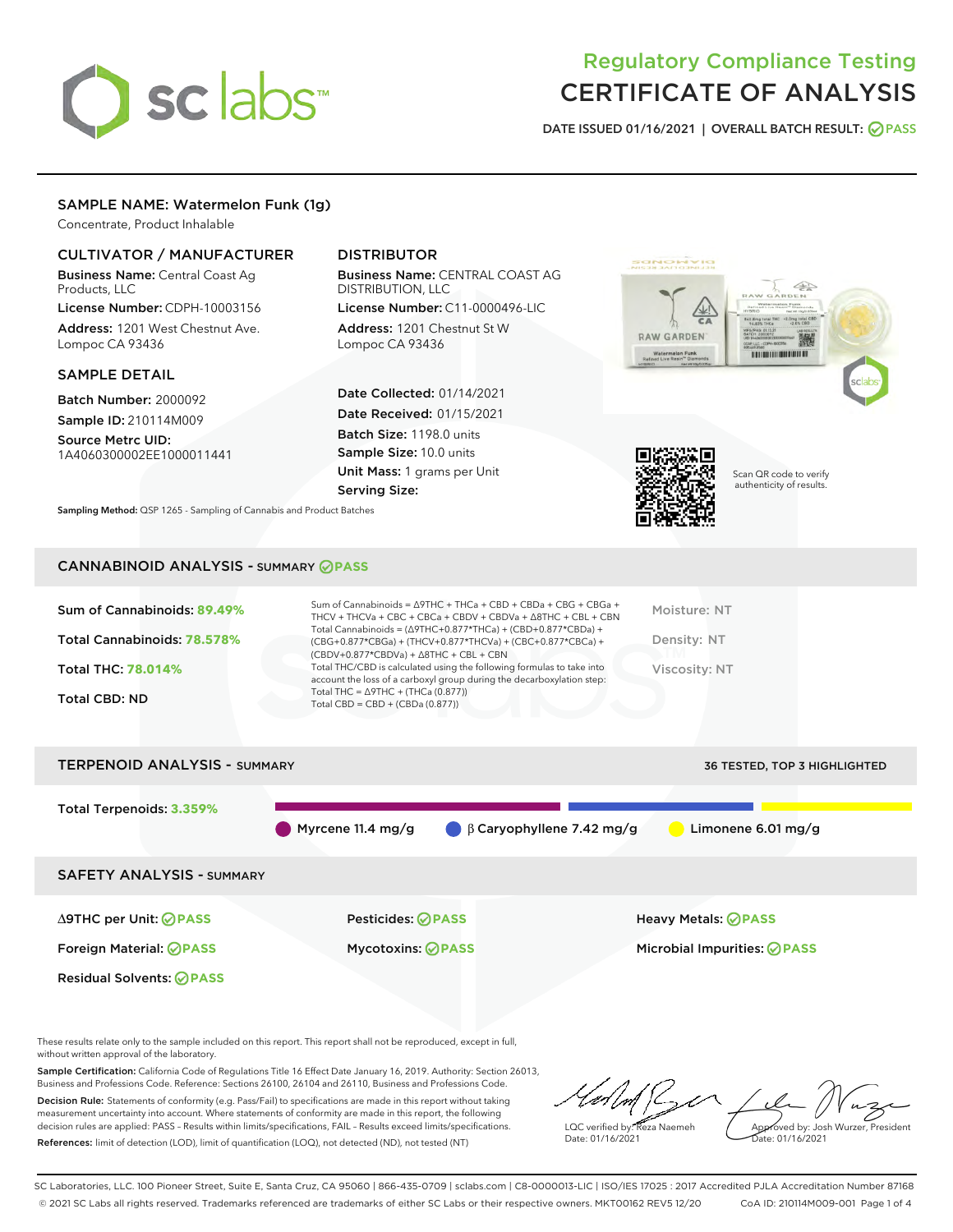



WATERMELON FUNK (1G) | DATE ISSUED 01/16/2021 | OVERALL BATCH RESULT: @ PASS

#### CANNABINOID TEST RESULTS - 01/16/2021 2 PASS

Tested by high-performance liquid chromatography with diode-array detection (HPLC-DAD). **Method:** QSP 1157 - Analysis of Cannabinoids by HPLC-DAD

#### TOTAL CANNABINOIDS: **78.578%**

Total Cannabinoids (Total THC) + (Total CBD) + (Total CBG) + (Total THCV) + (Total CBC) + (Total CBDV) + ∆8THC + CBL + CBN

TOTAL THC: **78.014%** Total THC (∆9THC+0.877\*THCa)

TOTAL CBD: ND

Total CBD (CBD+0.877\*CBDa)

TOTAL CBG: 0.18% Total CBG (CBG+0.877\*CBGa) TOTAL THCV: 0.242%

Total THCV (THCV+0.877\*THCVa)

TOTAL CBC: 0.142% Total CBC (CBC+0.877\*CBCa)

TOTAL CBDV: ND Total CBDV (CBDV+0.877\*CBDVa)

| <b>COMPOUND</b>            | LOD/LOQ<br>(mg/g) | <b>MEASUREMENT</b><br><b>UNCERTAINTY</b><br>(mg/g) | <b>RESULT</b><br>(mg/g) | <b>RESULT</b><br>(%) |
|----------------------------|-------------------|----------------------------------------------------|-------------------------|----------------------|
| <b>THCa</b>                | 0.05/0.14         | ±22.625                                            | 880.35                  | 88.035               |
| <b>A9THC</b>               | 0.06 / 0.26       | ±0.278                                             | 8.07                    | 0.807                |
| <b>THCVa</b>               | 0.07 / 0.20       | ±0.132                                             | 2.76                    | 0.276                |
| <b>CBGa</b>                | 0.1/0.2           | ±0.11                                              | 2.1                     | 0.21                 |
| <b>CBCa</b>                | 0.07/0.28         | ±0.079                                             | 1.62                    | 0.162                |
| $\triangle$ 8THC           | 0.1/0.4           | N/A                                                | <b>ND</b>               | <b>ND</b>            |
| <b>THCV</b>                | 0.1 / 0.2         | N/A                                                | <b>ND</b>               | <b>ND</b>            |
| <b>CBD</b>                 | 0.07/0.29         | N/A                                                | <b>ND</b>               | <b>ND</b>            |
| <b>CBDa</b>                | 0.02/0.19         | N/A                                                | <b>ND</b>               | <b>ND</b>            |
| <b>CBDV</b>                | 0.04 / 0.15       | N/A                                                | <b>ND</b>               | <b>ND</b>            |
| <b>CBDVa</b>               | 0.03/0.53         | N/A                                                | <b>ND</b>               | <b>ND</b>            |
| <b>CBG</b>                 | 0.06/0.19         | N/A                                                | <b>ND</b>               | <b>ND</b>            |
| <b>CBL</b>                 | 0.06 / 0.24       | N/A                                                | <b>ND</b>               | <b>ND</b>            |
| <b>CBN</b>                 | 0.1/0.3           | N/A                                                | <b>ND</b>               | <b>ND</b>            |
| <b>CBC</b>                 | 0.2 / 0.5         | N/A                                                | <b>ND</b>               | <b>ND</b>            |
| <b>SUM OF CANNABINOIDS</b> |                   |                                                    | 894.90 mg/g             | 89.49%               |

#### **UNIT MASS: 1 grams per Unit**

| ∆9THC per Unit                                                                            | 1120 per-package limit | 8.07 mg/unit<br><b>PASS</b> |  |  |  |
|-------------------------------------------------------------------------------------------|------------------------|-----------------------------|--|--|--|
| <b>Total THC per Unit</b>                                                                 |                        | 780.14 mg/unit              |  |  |  |
| <b>CBD per Unit</b>                                                                       |                        | <b>ND</b>                   |  |  |  |
| <b>Total CBD per Unit</b>                                                                 |                        | <b>ND</b>                   |  |  |  |
| Sum of Cannabinoids<br>per Unit                                                           |                        | 894.90 mg/unit              |  |  |  |
| <b>Total Cannabinoids</b><br>per Unit                                                     |                        | 785.78 mg/unit              |  |  |  |
| <b>MOISTURE TEST RESULT</b><br><b>VISCOSITY TEST RESULT</b><br><b>DENSITY TEST RESULT</b> |                        |                             |  |  |  |

Not Tested

Not Tested

Not Tested

#### TERPENOID TEST RESULTS - 01/16/2021

Terpene analysis utilizing gas chromatography-flame ionization detection (GC-FID). Terpenes are the aromatic compounds that endow cannabis with their unique scent and effect. Following are the primary terpenes detected. **Method:** QSP 1192 - Analysis of Terpenoids by GC-FID

| <b>COMPOUND</b>         | LOD/LOQ<br>(mg/g) | <b>MEASUREMENT</b><br><b>UNCERTAINTY</b><br>(mg/g) | <b>RESULT</b><br>(mg/g)                         | <b>RESULT</b><br>(%) |
|-------------------------|-------------------|----------------------------------------------------|-------------------------------------------------|----------------------|
| <b>Myrcene</b>          | 0.1 / 0.2         | ±0.92                                              | 11.4                                            | 1.14                 |
| $\beta$ Caryophyllene   | 0.04 / 0.11       | ±0.352                                             | 7.42                                            | 0.742                |
| Limonene                | 0.04 / 0.12       | ±0.221                                             | 6.01                                            | 0.601                |
| Linalool                | 0.04 / 0.1        | ±0.13                                              | 2.5                                             | 0.25                 |
| $\alpha$ Humulene       | 0.03 / 0.08       | ±0.078                                             | 2.40                                            | 0.240                |
| <b>Terpineol</b>        | 0.03 / 0.1        | ±0.09                                              | 0.8                                             | 0.08                 |
| $\beta$ Pinene          | 0.1 / 0.2         | ±0.05                                              | 0.7                                             | 0.07                 |
| Fenchol                 | 0.1 / 0.2         | ±0.03                                              | 0.6                                             | 0.06                 |
| Valencene               | 0.02 / 0.06       | ±0.010                                             | 0.50                                            | 0.050                |
| $\alpha$ Pinene         | 0.04 / 0.13       | ±0.020                                             | 0.31                                            | 0.031                |
| Caryophyllene<br>Oxide  | 0.1 / 0.2         | ±0.02                                              | 0.3                                             | 0.03                 |
| <b>Nerolidol</b>        | 0.03 / 0.09       | ±0.020                                             | 0.29                                            | 0.029                |
| $\alpha$ Bisabolol      | 0.1 / 0.2         | ±0.01                                              | 0.2                                             | 0.02                 |
| Guaiol                  | 0.04 / 0.13       | ±0.009                                             | 0.16                                            | 0.016                |
| Camphene                | 0.1 / 0.2         | N/A                                                | <loq< td=""><td><loq< td=""></loq<></td></loq<> | <loq< td=""></loq<>  |
| Ocimene                 | 0.05 / 0.1        | N/A                                                | 100                                             | <loq< td=""></loq<>  |
| Terpinolene             | 0.04 / 0.1        | N/A                                                | <loq< td=""><td><loq< td=""></loq<></td></loq<> | <loq< td=""></loq<>  |
| <b>Borneol</b>          | 0.1 / 0.3         | N/A                                                | <loq< td=""><td><loq< td=""></loq<></td></loq<> | <loq< td=""></loq<>  |
| Sabinene                | 0.1 / 0.2         | N/A                                                | <b>ND</b>                                       | <b>ND</b>            |
| $\alpha$ Phellandrene   | 0.1 / 0.2         | N/A                                                | <b>ND</b>                                       | ND                   |
| 3 Carene                | 0.1 / 0.2         | N/A                                                | <b>ND</b>                                       | ND                   |
| $\alpha$ Terpinene      | 0.1 / 0.2         | N/A                                                | <b>ND</b>                                       | ND                   |
| Eucalyptol              | 0.1 / 0.2         | N/A                                                | <b>ND</b>                                       | ND                   |
| $\gamma$ Terpinene      | 0.1 / 0.2         | N/A                                                | ND                                              | ND                   |
| Sabinene Hydrate        | 0.1 / 0.2         | N/A                                                | <b>ND</b>                                       | ND                   |
| Fenchone                | 0.1/0.2           | N/A                                                | <b>ND</b>                                       | ND                   |
| (-)-Isopulegol          | 0.03 / 0.08       | N/A                                                | ND                                              | ND                   |
| Camphor                 | 0.1 / 0.3         | N/A                                                | <b>ND</b>                                       | ND                   |
| Isoborneol              | 0.1 / 0.2         | N/A                                                | <b>ND</b>                                       | <b>ND</b>            |
| Menthol                 | 0.04 / 0.1        | N/A                                                | <b>ND</b>                                       | ND                   |
| Nerol                   | 0.05 / 0.1        | N/A                                                | ND                                              | ND                   |
| R-(+)-Pulegone          | 0.04 / 0.1        | N/A                                                | <b>ND</b>                                       | ND                   |
| Geraniol                | 0.04 / 0.11       | N/A                                                | ND                                              | ND                   |
| <b>Geranyl Acetate</b>  | 0.03 / 0.10       | N/A                                                | ND                                              | ND                   |
| $\alpha$ Cedrene        | 0.03 / 0.10       | N/A                                                | ND                                              | <b>ND</b>            |
| Cedrol                  | 0.1 / 0.2         | N/A                                                | ND                                              | ND                   |
| <b>TOTAL TERPENOIDS</b> |                   |                                                    | 33.59 mg/g                                      | 3.359%               |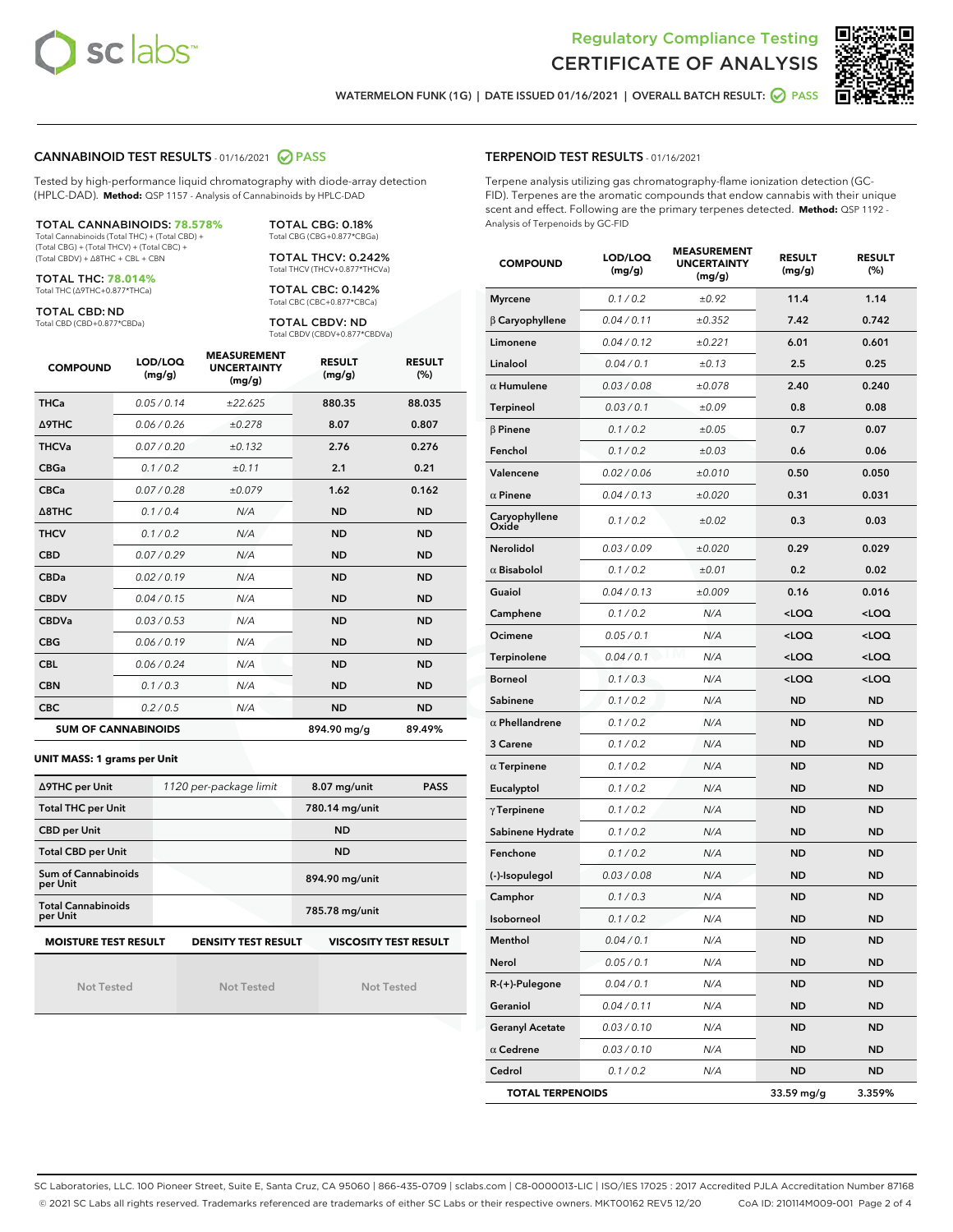



WATERMELON FUNK (1G) | DATE ISSUED 01/16/2021 | OVERALL BATCH RESULT: @ PASS

# CATEGORY 1 PESTICIDE TEST RESULTS - 01/16/2021 2 PASS

Pesticide and plant growth regulator analysis utilizing high-performance liquid chromatography-mass spectrometry (HPLC-MS) or gas chromatography-mass spectrometry (GC-MS). \*GC-MS utilized where indicated. **Method:** QSP 1212 - Analysis of Pesticides and Mycotoxins by LC-MS or QSP 1213 - Analysis of Pesticides by GC-MS

| <b>COMPOUND</b>             | LOD/LOQ<br>$(\mu g/g)$ | <b>ACTION</b><br><b>LIMIT</b><br>$(\mu q/q)$ | <b>MEASUREMENT</b><br><b>UNCERTAINTY</b><br>$(\mu g/g)$ | <b>RESULT</b><br>$(\mu g/g)$ | <b>RESULT</b> |
|-----------------------------|------------------------|----------------------------------------------|---------------------------------------------------------|------------------------------|---------------|
| Aldicarb                    | 0.03 / 0.08            | $\ge$ LOD                                    | N/A                                                     | <b>ND</b>                    | <b>PASS</b>   |
| Carbofuran                  | 0.02/0.05              | $>$ LOD                                      | N/A                                                     | <b>ND</b>                    | <b>PASS</b>   |
| Chlordane*                  | 0.03 / 0.08            | $\ge$ LOD                                    | N/A                                                     | <b>ND</b>                    | <b>PASS</b>   |
| Chlorfenapyr*               | 0.03/0.10              | $\ge$ LOD                                    | N/A                                                     | <b>ND</b>                    | <b>PASS</b>   |
| Chlorpyrifos                | 0.02 / 0.06            | $\ge$ LOD                                    | N/A                                                     | <b>ND</b>                    | <b>PASS</b>   |
| Coumaphos                   | 0.02 / 0.07            | $>$ LOD                                      | N/A                                                     | <b>ND</b>                    | <b>PASS</b>   |
| <b>Daminozide</b>           | 0.02 / 0.07            | $\ge$ LOD                                    | N/A                                                     | <b>ND</b>                    | <b>PASS</b>   |
| <b>DDVP</b><br>(Dichlorvos) | 0.03/0.09              | $\ge$ LOD                                    | N/A                                                     | <b>ND</b>                    | <b>PASS</b>   |
| <b>Dimethoate</b>           | 0.03 / 0.08            | $\ge$ LOD                                    | N/A                                                     | <b>ND</b>                    | <b>PASS</b>   |
| Ethoprop(hos)               | 0.03/0.10              | $\ge$ LOD                                    | N/A                                                     | <b>ND</b>                    | <b>PASS</b>   |
| Etofenprox                  | 0.02 / 0.06            | $\ge$ LOD                                    | N/A                                                     | <b>ND</b>                    | <b>PASS</b>   |
| Fenoxycarb                  | 0.03 / 0.08            | $\ge$ LOD                                    | N/A                                                     | <b>ND</b>                    | <b>PASS</b>   |
| Fipronil                    | 0.03/0.08              | $>$ LOD                                      | N/A                                                     | <b>ND</b>                    | <b>PASS</b>   |
| Imazalil                    | 0.02 / 0.06            | $\ge$ LOD                                    | N/A                                                     | <b>ND</b>                    | <b>PASS</b>   |
| Methiocarb                  | 0.02 / 0.07            | $\ge$ LOD                                    | N/A                                                     | <b>ND</b>                    | <b>PASS</b>   |
| Methyl<br>parathion         | 0.03/0.10              | $>$ LOD                                      | N/A                                                     | <b>ND</b>                    | <b>PASS</b>   |
| <b>Mevinphos</b>            | 0.03/0.09              | $>$ LOD                                      | N/A                                                     | <b>ND</b>                    | <b>PASS</b>   |
| Paclobutrazol               | 0.02 / 0.05            | $\ge$ LOD                                    | N/A                                                     | <b>ND</b>                    | <b>PASS</b>   |
| Propoxur                    | 0.03/0.09              | $\ge$ LOD                                    | N/A                                                     | <b>ND</b>                    | <b>PASS</b>   |
| Spiroxamine                 | 0.03 / 0.08            | $\ge$ LOD                                    | N/A                                                     | <b>ND</b>                    | <b>PASS</b>   |
| <b>Thiacloprid</b>          | 0.03/0.10              | $\ge$ LOD                                    | N/A                                                     | <b>ND</b>                    | <b>PASS</b>   |

# CATEGORY 2 PESTICIDE TEST RESULTS - 01/16/2021 @ PASS

| <b>COMPOUND</b>   | LOD/LOQ<br>$(\mu g/g)$ | <b>ACTION</b><br><b>LIMIT</b><br>$(\mu g/g)$ | <b>MEASUREMENT</b><br><b>UNCERTAINTY</b><br>$(\mu g/g)$ | <b>RESULT</b><br>$(\mu g/g)$ | <b>RESULT</b> |
|-------------------|------------------------|----------------------------------------------|---------------------------------------------------------|------------------------------|---------------|
| Abamectin         | 0.03/0.10              | 0.1                                          | N/A                                                     | <b>ND</b>                    | <b>PASS</b>   |
| Acephate          | 0.02/0.07              | 0.1                                          | N/A                                                     | <b>ND</b>                    | <b>PASS</b>   |
| Acequinocyl       | 0.02/0.07              | 0.1                                          | N/A                                                     | <b>ND</b>                    | <b>PASS</b>   |
| Acetamiprid       | 0.02/0.05              | 0.1                                          | N/A                                                     | <b>ND</b>                    | <b>PASS</b>   |
| Azoxystrobin      | 0.02/0.07              | 0.1                                          | N/A                                                     | <b>ND</b>                    | <b>PASS</b>   |
| <b>Bifenazate</b> | 0.01/0.04              | 0.1                                          | N/A                                                     | <b>ND</b>                    | <b>PASS</b>   |
| <b>Bifenthrin</b> | 0.02/0.05              | 3                                            | N/A                                                     | <b>ND</b>                    | <b>PASS</b>   |
| <b>Boscalid</b>   | 0.03/0.09              | 0.1                                          | N/A                                                     | <b>ND</b>                    | <b>PASS</b>   |

| <b>CATEGORY 2 PESTICIDE TEST RESULTS</b> - 01/16/2021 continued |
|-----------------------------------------------------------------|
|-----------------------------------------------------------------|

| <b>COMPOUND</b>               | LOD/LOQ<br>$(\mu g/g)$ | <b>ACTION</b><br>LIMIT<br>$(\mu g/g)$ | <b>MEASUREMENT</b><br><b>UNCERTAINTY</b><br>(µg/g) | <b>RESULT</b><br>(µg/g) | <b>RESULT</b> |
|-------------------------------|------------------------|---------------------------------------|----------------------------------------------------|-------------------------|---------------|
| Captan                        | 0.19/0.57              | 0.7                                   | N/A                                                | <b>ND</b>               | <b>PASS</b>   |
| Carbaryl                      | 0.02 / 0.06            | 0.5                                   | N/A                                                | ND                      | <b>PASS</b>   |
| Chlorantranilip-<br>role      | 0.04 / 0.12            | 10                                    | N/A                                                | ND                      | <b>PASS</b>   |
| Clofentezine                  | 0.03 / 0.09            | 0.1                                   | N/A                                                | <b>ND</b>               | <b>PASS</b>   |
| Cyfluthrin                    | 0.12 / 0.38            | $\overline{2}$                        | N/A                                                | ND                      | <b>PASS</b>   |
| Cypermethrin                  | 0.11 / 0.32            | 1                                     | N/A                                                | <b>ND</b>               | <b>PASS</b>   |
| <b>Diazinon</b>               | 0.02 / 0.05            | 0.1                                   | N/A                                                | <b>ND</b>               | <b>PASS</b>   |
| Dimethomorph                  | 0.03 / 0.09            | 2                                     | N/A                                                | ND                      | <b>PASS</b>   |
| Etoxazole                     | 0.02 / 0.06            | 0.1                                   | N/A                                                | <b>ND</b>               | <b>PASS</b>   |
| Fenhexamid                    | 0.03 / 0.09            | 0.1                                   | N/A                                                | <b>ND</b>               | <b>PASS</b>   |
| Fenpyroximate                 | 0.02 / 0.06            | 0.1                                   | N/A                                                | ND                      | PASS          |
| Flonicamid                    | 0.03/0.10              | 0.1                                   | N/A                                                | <b>ND</b>               | <b>PASS</b>   |
| Fludioxonil                   | 0.03 / 0.10            | 0.1                                   | N/A                                                | <b>ND</b>               | <b>PASS</b>   |
| Hexythiazox                   | 0.02 / 0.07            | 0.1                                   | N/A                                                | <b>ND</b>               | <b>PASS</b>   |
| Imidacloprid                  | 0.04 / 0.11            | 5                                     | N/A                                                | <b>ND</b>               | <b>PASS</b>   |
| Kresoxim-methyl               | 0.02 / 0.07            | 0.1                                   | N/A                                                | <b>ND</b>               | <b>PASS</b>   |
| <b>Malathion</b>              | 0.03 / 0.09            | 0.5                                   | N/A                                                | ND                      | <b>PASS</b>   |
| Metalaxyl                     | 0.02 / 0.07            | 2                                     | N/A                                                | <b>ND</b>               | <b>PASS</b>   |
| Methomyl                      | 0.03 / 0.10            | 1                                     | N/A                                                | <b>ND</b>               | <b>PASS</b>   |
| Myclobutanil                  | 0.03 / 0.09            | 0.1                                   | N/A                                                | <b>ND</b>               | <b>PASS</b>   |
| <b>Naled</b>                  | 0.02 / 0.07            | 0.1                                   | N/A                                                | <b>ND</b>               | <b>PASS</b>   |
| Oxamyl                        | 0.04 / 0.11            | 0.5                                   | N/A                                                | <b>ND</b>               | <b>PASS</b>   |
| Pentachloronitro-<br>benzene* | 0.03 / 0.09            | 0.1                                   | N/A                                                | <b>ND</b>               | <b>PASS</b>   |
| Permethrin                    | 0.04 / 0.12            | 0.5                                   | N/A                                                | <b>ND</b>               | <b>PASS</b>   |
| Phosmet                       | 0.03/0.10              | 0.1                                   | N/A                                                | ND                      | <b>PASS</b>   |
| Piperonylbu-<br>toxide        | 0.02 / 0.07            | 3                                     | N/A                                                | ND                      | <b>PASS</b>   |
| Prallethrin                   | 0.03 / 0.08            | 0.1                                   | N/A                                                | ND                      | <b>PASS</b>   |
| Propiconazole                 | 0.02 / 0.07            | 0.1                                   | N/A                                                | <b>ND</b>               | <b>PASS</b>   |
| Pyrethrins                    | 0.04 / 0.12            | 0.5                                   | N/A                                                | ND                      | PASS          |
| Pyridaben                     | 0.02 / 0.07            | 0.1                                   | N/A                                                | ND                      | <b>PASS</b>   |
| Spinetoram                    | 0.02 / 0.07            | 0.1                                   | N/A                                                | <b>ND</b>               | <b>PASS</b>   |
| Spinosad                      | 0.02 / 0.07            | 0.1                                   | N/A                                                | ND                      | <b>PASS</b>   |
| Spiromesifen                  | 0.02 / 0.05            | 0.1                                   | N/A                                                | ND                      | <b>PASS</b>   |
| Spirotetramat                 | 0.02 / 0.06            | 0.1                                   | N/A                                                | ND                      | <b>PASS</b>   |
| Tebuconazole                  | 0.02 / 0.07            | 0.1                                   | N/A                                                | ND                      | <b>PASS</b>   |
| Thiamethoxam                  | 0.03 / 0.10            | 5                                     | N/A                                                | ND                      | <b>PASS</b>   |
| Trifloxystrobin               | 0.03 / 0.08            | 0.1                                   | N/A                                                | ND                      | <b>PASS</b>   |